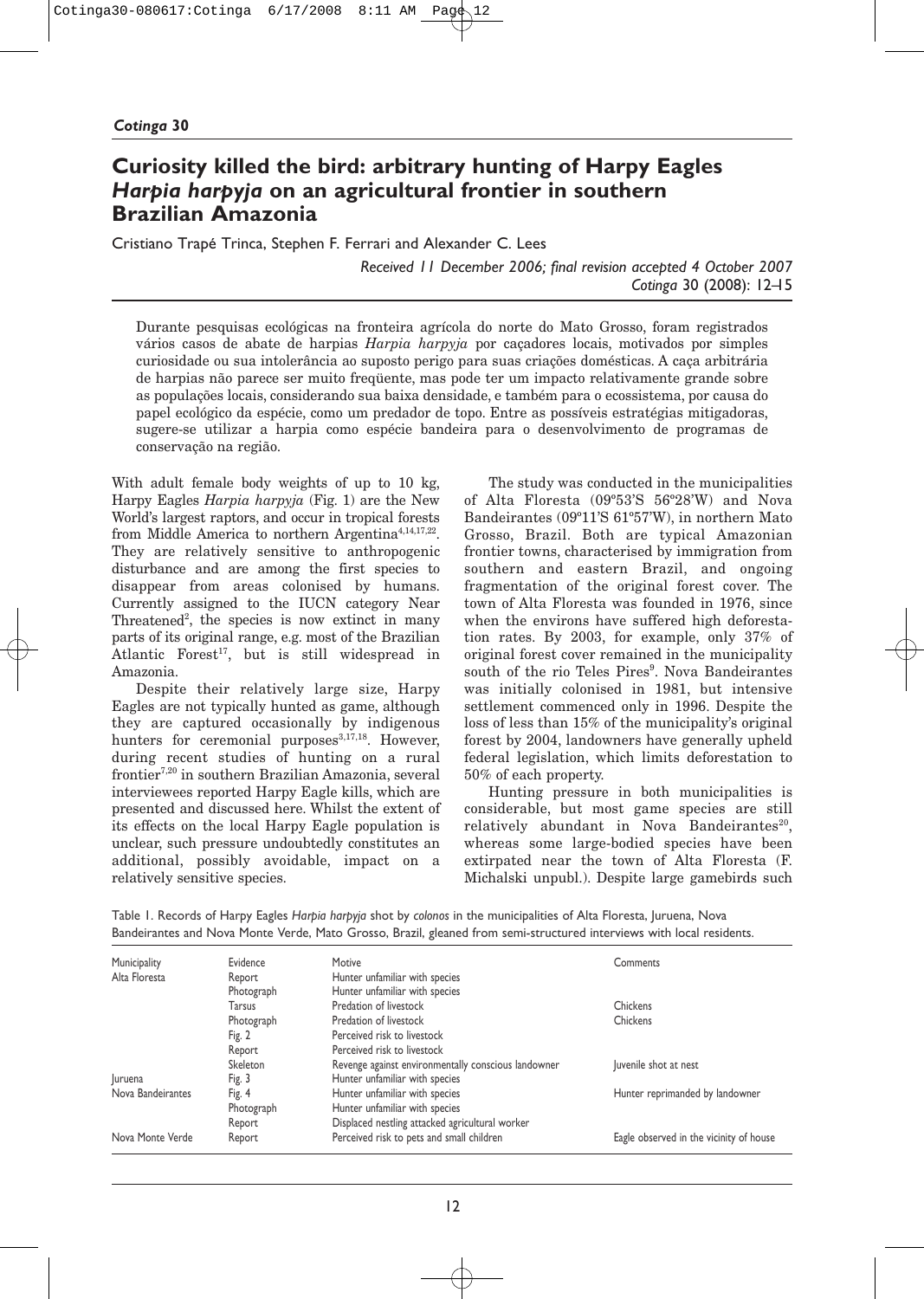as Cracidae being still abundant around Nova Bandeirantes<sup>19</sup>, the 14 hunters monitored trapped only mammals, primarily ungulates, during the seven-month study. Similarly, in Alta Floresta, gamebirds accounted for just 0.6% of responses in 149 interviews of rural households requested to rank their five most important game species (F. Michalski unpubl.).

Reports of hunted Harpy Eagles were obtained *ad. lib*. from other informants during complementary research in the study area in 2000–07 (Table 1, Figs. 2–4). In five cases (including a report from the municipality of Juruena, contiguous with Nova Bandeirantes), the eagle was killed simply to satisfy curiosity. A possible contributory factor is that most *colonos* are immigrants from rural south and east of Brazil, where Harpy Eagles are either extremely rare or extinct. In several instances, the motive for killing the eagle was the perceived or actual risk to small livestock such as chickens. This was more apparent at Alta Floresta and may reflect depletion of the eagle's natural prey due to habitat fragmentation; Nova Bandeirantes still possesses significant forest cover with natural Harpy prey such as primates<sup>19</sup> and Two-toed Sloths *Choloepus didactylus*21. For example, a pair of Harpy Eagles at a nest within a degraded 230-ha suburban forest fragment at Alta Floresta<sup>6</sup> was suspected to be predating small-bodied livestock (B. Davis pers. comm.). However, a similar report is available from the municipality of Nova Monte Verde, east of Nova Bandeirantes, which also has good forest cover.

As these reports were compiled informally, it is unclear how reliable a sample they represent of the frequency of such events in the region. Even if only episodic, they could still impact negatively on the local Harpy Eagle population, given that a single breeding pair may possess a home range of over 25  $\times$  25 km<sup>1,12</sup>. However, most landowners were aware of other instances of large forest eagles being shot on neighbouring properties, and some may have declined to report their own actions given their illegality. Additionally, several other raptors, including Crested Eagles *Morphnus guianensis* and Ornate Hawk-Eagles *Spizaetus ornatus* (Fig. 5) were persecuted by smallholders in Alta Floresta following the loss of livestock such as domestic chickens. Ornate Hawk-Eagles are killed in Nova Bandeirantes for the same reason (F. B. L. Palmeira pers. comm.).

Unlike other apex predators such as Jaguars *Panthera onca*, Harpy Eagles are relatively easy targets for a hunter armed with a shotgun and motivated by fear or curiosity. Harpies are naturally slow breeders— typically, one chick every two years— compared to Jaguars, which breed annually and typically have multiple cubs. Persecution belies the fact that Harpies (again, unlike Jaguars) constitute a negligible threat to most livestock and virtually none to humans $^{12}$ . Some interviewees nevertheless reported raptors systematically decimating chicken stocks<sup>6</sup>.

On the other hand, Harpy Eagles play an important role in the forest ecosystems they inhabit, by regulating the populations of mesopredators such as capuchins *Cebus* spp., which otherwise may contribute to cascade effects and accelerate local extinctions of disturbance-sensitive species<sup>11</sup>. Thus, removal of such arbitrary hunting pressure would undoubtedly contribute significantly to long-term conservation.

If ignorance is the main enemy of the Harpy Eagle on the Amazonian frontier, education is surely its principal ally, and the same characteristics that attract the attention of the curious hunter, i.e. its large size and prominent silhouette in the forest canopy, can undoubtedly be part of a wellplanned education programme to not only satisfy the local population's curiosity and eliminate misconceptions about the species, but to provide a springboard for conservation initiatives in frontier municipalities.

The relative visibility of the Harpy Eagle, yet mystique that surrounds it, support its potential adoption as a flagship for conservation programmes in the Amazon. In fact, its image is already prominent in many societies: the Harpy Eagle is the national bird of Panama, where it features on the country's coat of arms (Fig. 6), as it does on those of the Brazilian state of Paraná. The coat of arms of Mato Grosso— in which Nova Bandeirantes and Alta Floresta are situated— features a phoenix (Fig. 6), which is remarkably similar to a Harpy Eagle, with its prominent crest of feathers. Those of other major Amazonian states, such as Amazonas and Pará, also depict eagles. In Brazil, state citizenship is valued almost as much as nationality, thus invoking partisan sentiments based on these symbols of statehood could offer a potential strategy for disseminating interest and garnering support.

The involvement of local communities has proven successful in the conservation efforts for one Brazilian bird species, Spix's Macaw *Cyanopsita spixii*16, despite coming too late to save the species from extinction in the wild, and lessons can be learned from projects of this type. Local ranchers may also be key conservation players on the Amazonian frontier<sup>8</sup>, as well as elsewhere in South America, where fiscal incentives may be one potential strategy<sup>5,10</sup>. In the specific case of Nova Bandeirantes, the principal landowner (who reprimanded a *colono* for shooting a Harpy) is highly respected by local residents because he has supported colonisation programmes and donated land.

As a flagship species, the Harpy Eagle would obviously contribute to broader conservation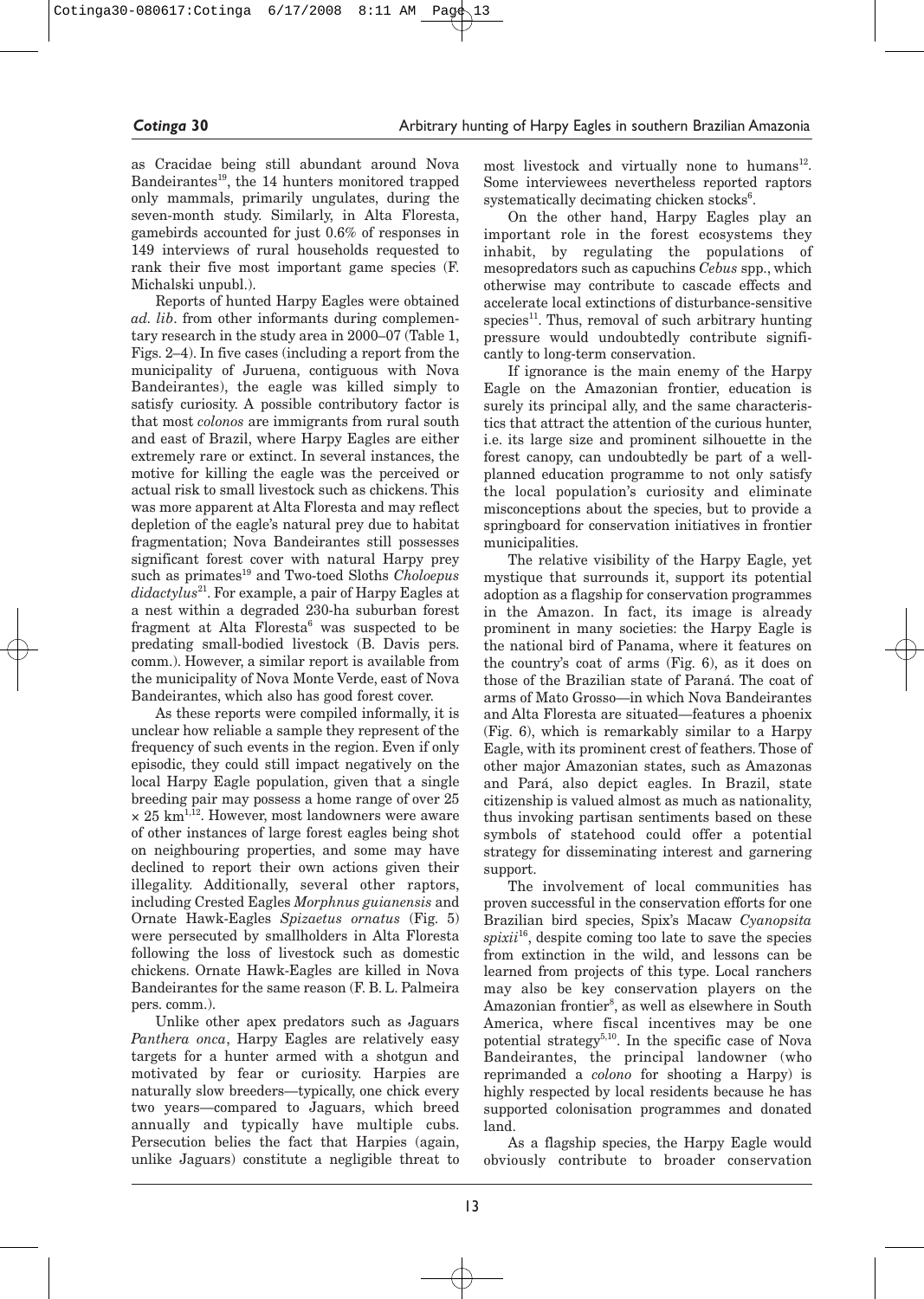

Figure 1. Adult Harpy Eagle *Harpia harpyja*, Alta Floresta, July 2006 (Alexander C. Lees)



Figure 3. Young Harpy Eagle *Harpia harpyja* shot in Juruena (Anon.)



Figure 2. Tarsus of adult Harpy Eagle *Harpia harpyja* shot in Alta Floresta, June 2005 (Alexander C. Lees)



Figure 5. Mortally wounded adult male Ornate Hawk-Eagle *Spizatus ornatus* and the chicken that cost it its life, Alta Floresta, July 2006 (Alexander C. Lees)



Figure 4. Adult female Harpy Eagle *Harpia harpyja* shot by a *colono* in Nova Bandeirantes (Leonar Dallagnol)



Figure 6. The coats of arms of Panama (left), and the Brazilian states of Paraná (middle) and Mato Grosso (right).